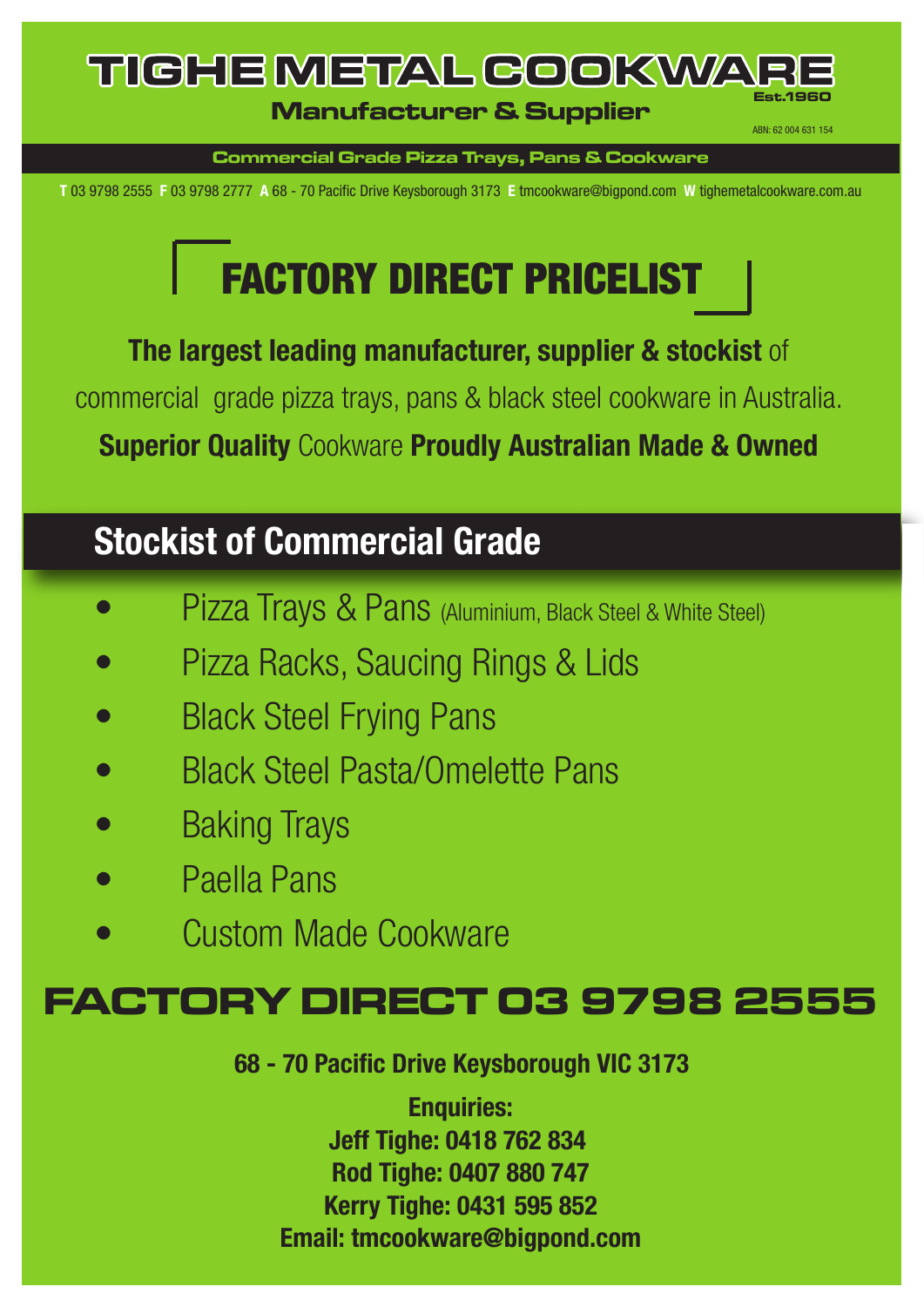|                 | <b>BLACK STEEL PASTA/ OMELETTE PANS</b> |         |
|-----------------|-----------------------------------------|---------|
| <b>TMS-001A</b> | 8" Black Steel Omelette / Pasta Pan     | \$18.00 |
| <b>TMS-001B</b> | 9" Black Steel Omelette / Pasta Pan     | \$19.00 |
| <b>TMS-001C</b> | 10" Black Steel Omelette / Pasta Pan    | \$20.00 |
| <b>TMS-001D</b> | 12" Black Steel Omelette / Pasta Pan    | \$23.00 |
| <b>TMS-001E</b> | 11" Black Steel Euro Wok                | \$25.00 |

| <b>BLACK STEEL FRYPANS</b> |                                                    |          |  |
|----------------------------|----------------------------------------------------|----------|--|
| <b>TMS-002A</b>            | 8" Black Steel Frypan                              | \$18.00  |  |
| <b>TMS-002B</b>            | 9" Black Steel Frypan                              | \$19.00  |  |
| <b>TMS-002C</b>            | 10" Black Steel Frypan                             | \$20.00  |  |
| <b>TMS-002D</b>            | 12" Black Steel Frypan                             | \$23.00  |  |
| <b>TMS-002E</b>            | 14" Black Steel Frypan                             | \$27.00  |  |
| <b>TMS-002F</b>            | Frypan Set BS (8, 9, 10, 12, 14 inch) Steel Frypan | \$100.00 |  |

|                 | <b>BLACK STEEL PAELLA PANS</b><br><b>COMPLETE WITH COPPER HANDLES</b> |          |
|-----------------|-----------------------------------------------------------------------|----------|
| <b>TMS-003A</b> | 8" Black Steel Paella Pan                                             | \$20.00  |
| <b>TMS-003B</b> | 9" Black Steel Paella Pan                                             | \$22.00  |
| <b>TMS-003C</b> | 10" Black Steel Paella Pan                                            | \$23.00  |
| <b>TMS-003D</b> | 12" Black Steel Paella Pan                                            | \$26.00  |
| <b>TMS-003E</b> | 18" Black Steel Paella Pan                                            | \$60.00  |
| <b>TMS-003F</b> | 24" Black Steel Paella Pan                                            | \$90.00  |
| <b>TMS-003G</b> | 27" Black Steel (Deep Dish) Paella Pan                                | \$185.00 |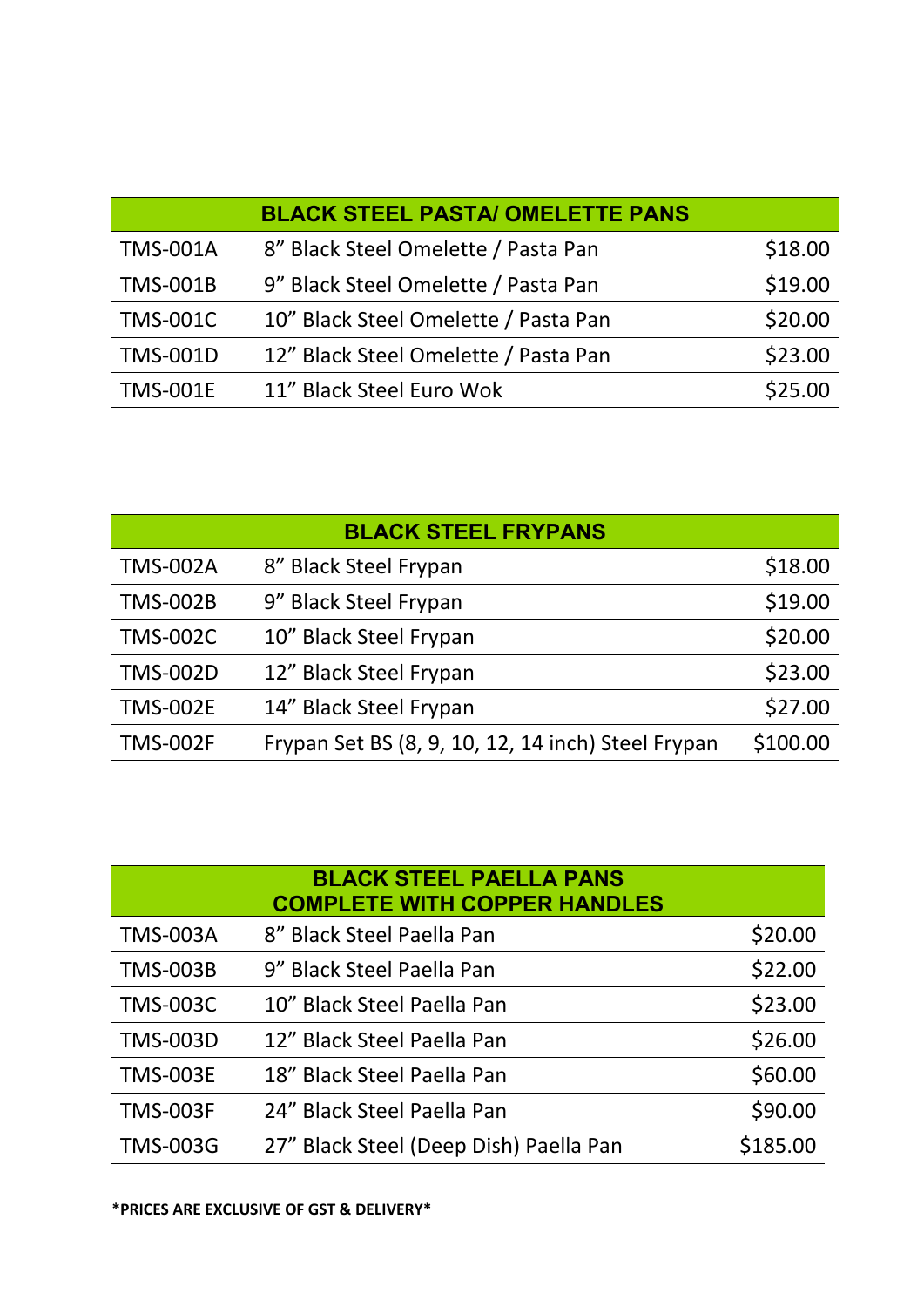| <b>STANDARD ALUMINIUM PIZZA TRAYS</b> |                                    |         |
|---------------------------------------|------------------------------------|---------|
| <b>TMS-004A</b>                       | 6" Aluminium Pizza Tray            | \$3.10  |
| <b>TMS-004B</b>                       | 7" Aluminium Pizza Tray            | \$3.20  |
| <b>TMS-004C</b>                       | 8" Aluminium Pizza Tray            | \$3.40  |
| <b>TMS-004D</b>                       | 9" Aluminium Pizza Tray            | \$3.60  |
| <b>TMS-004E</b>                       | 10" Aluminium Pizza Tray           | \$3.80  |
| <b>TMS-004F</b>                       | 11" Aluminium Pizza Tray           | \$4.20  |
| <b>TMS-004G</b>                       | 12" Aluminium Pizza Tray           | \$4.80  |
| <b>TMS-004H</b>                       | 13" Aluminium Pizza Tray           | \$5.30  |
| <b>TMS-004I</b>                       | 14" Aluminium Pizza Tray           | \$5.70  |
| <b>TMS-004J</b>                       | 15" Aluminium Pizza Tray           | \$6.60  |
| <b>TMS-004K</b>                       | 16" Aluminium Pizza Tray           | \$7.40  |
| <b>TMS-004L</b>                       | 18" Aluminium Pizza Tray           | \$9.20  |
| <b>TMS-004M</b>                       | 21" Aluminium Pizza Tray           | \$35.00 |
| <b>TMS-004N</b>                       | 22" Aluminium Pizza Tray           | \$35.00 |
| <b>TMS-004O</b>                       | 23" Aluminium Pizza Tray           | \$40.00 |
| <b>TMS-004P</b>                       | 24" Aluminium Pizza Tray           | \$45.00 |
| TMS-004Q                              | 30" Aluminium (MONSTER) Pizza Tray | \$55.00 |

| STANDARD ALUMINIUM PERFORATED PIZZA TRAYS |                                     |         |
|-------------------------------------------|-------------------------------------|---------|
| <b>TMS-005A</b>                           | 6" Aluminium Perforated Pizza Tray  | \$4.60  |
| <b>TMS-005B</b>                           | 7" Aluminium Perforated Pizza Tray  | \$4.70  |
| <b>TMS-005C</b>                           | 8" Aluminium Perforated Pizza Tray  | \$4.90  |
| <b>TMS-005D</b>                           | 9" Aluminium Perforated Pizza Tray  | \$5.10  |
| <b>TMS-005E</b>                           | 10" Aluminium Perforated Pizza Tray | \$5.30  |
| <b>TMS-005F</b>                           | 11" Aluminium Perforated Pizza Tray | \$5.70  |
| <b>TMS-005G</b>                           | 12" Aluminium Perforated Pizza Tray | \$6.60  |
| <b>TMS-005H</b>                           | 13" Aluminium Perforated Pizza Tray | \$7.10  |
| <b>TMS-0051</b>                           | 14" Aluminium Perforated Pizza Tray | \$7.30  |
| <b>TMS-005J</b>                           | 15" Aluminium Perforated Pizza Tray | \$8.20  |
| <b>TMS-005K</b>                           | 16" Aluminium Perforated Pizza Tray | \$8.90  |
| <b>TMS-005L</b>                           | 18" Aluminium Perforated Pizza Tray | \$10.90 |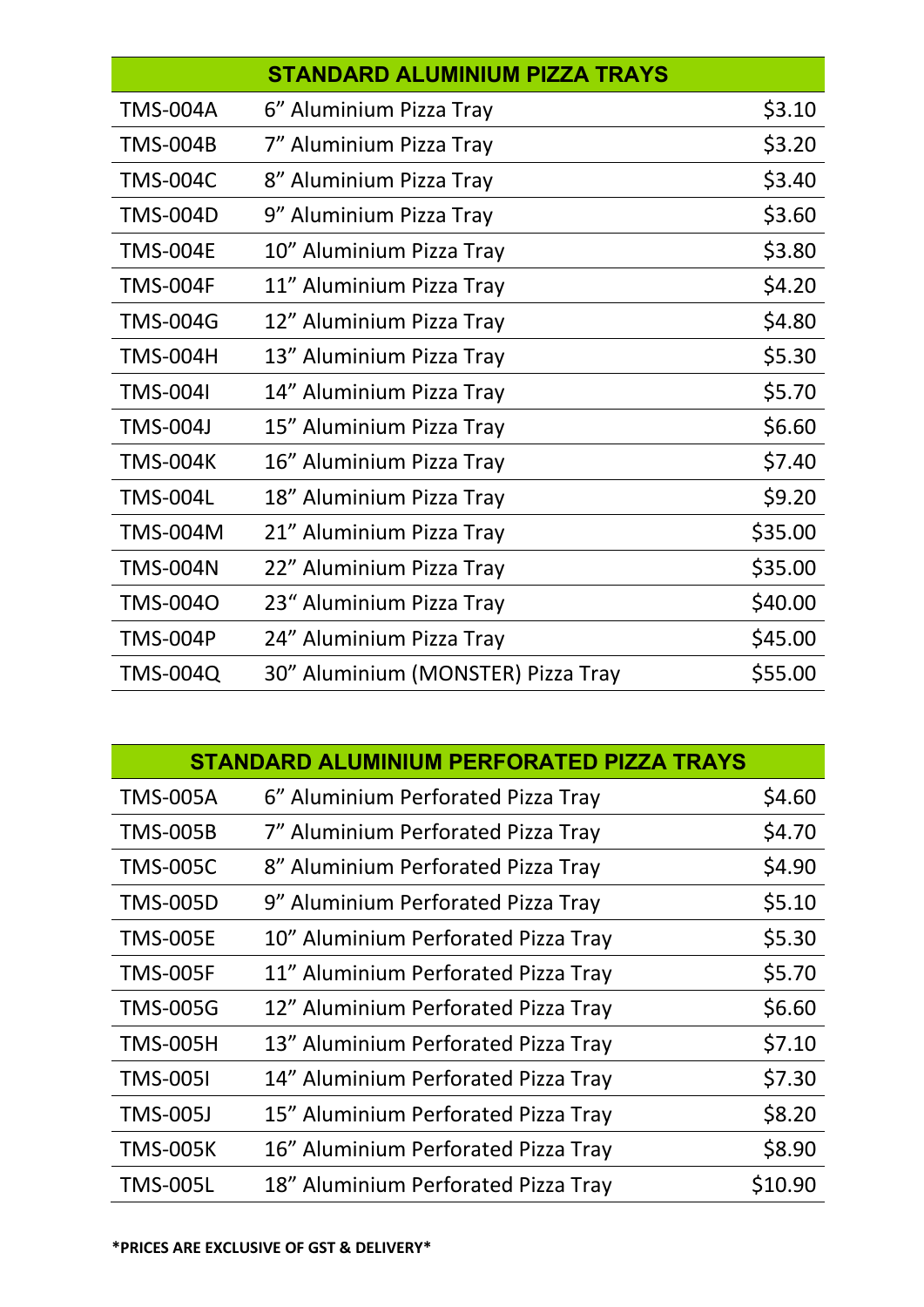| <b>DEEP PAN ALUMINIUM PIZZA TRAYS</b> |                                   |         |  |
|---------------------------------------|-----------------------------------|---------|--|
| <b>TMS-006A</b>                       | 8" Deep Pan Aluminium Pizza Tray  | \$9.90  |  |
| <b>TMS-006B</b>                       | 9" Deep Pan Aluminium Pizza Tray  | \$10.10 |  |
| <b>TMS-006C</b>                       | 10" Deep Pan Aluminium Pizza Tray | \$10.80 |  |
| <b>TMS-006D</b>                       | 11" Deep Pan Aluminium Pizza Tray | \$10.80 |  |
| <b>TMS-006E</b>                       | 12" Deep Pan Aluminium Pizza Tray | \$11.60 |  |
| <b>TMS-006F</b>                       | 13" Deep Pan Aluminium Pizza Tray | \$12.60 |  |
| <b>TMS-006G</b>                       | 14" Deep Pan Aluminium Pizza Tray | \$14.50 |  |
| <b>TMS-006H</b>                       | 15" Deep Pan Aluminium Pizza Tray | \$14.60 |  |

| <b>DEEP PAN ALUMINIUM PERFORATED PIZZA TRAYS</b> |                                              |         |  |
|--------------------------------------------------|----------------------------------------------|---------|--|
| <b>TMS-007A</b>                                  | 8" Deep Pan Aluminium Perforated Pizza Tray  | \$11.40 |  |
| <b>TMS-007B</b>                                  | 9" Deep Pan Aluminium Perforated Pizza Tray  | \$11.60 |  |
| <b>TMS-007C</b>                                  | 10" Deep Pan Aluminium Perforated Pizza Tray | \$12.30 |  |
| <b>TMS-007D</b>                                  | 11" Deep Pan Aluminium Perforated Pizza Tray | \$12.30 |  |
| <b>TMS-007E</b>                                  | 12" Deep Pan Aluminium Perforated Pizza Tray | \$13.10 |  |
| <b>TMS-007F</b>                                  | 13" Deep Pan Aluminium Perforated Pizza Tray | \$14.10 |  |
| <b>TMS-007G</b>                                  | 14" Deep Pan Aluminium Perforated Pizza Tray | \$16.00 |  |
| <b>TMS-007H</b>                                  | 15" Deep Pan Aluminium Perforated Pizza Tray | \$16.00 |  |

### **\*PLEASE NOTE: DEEP PAN TRAYS ARE MEASURED AT THE BASE\***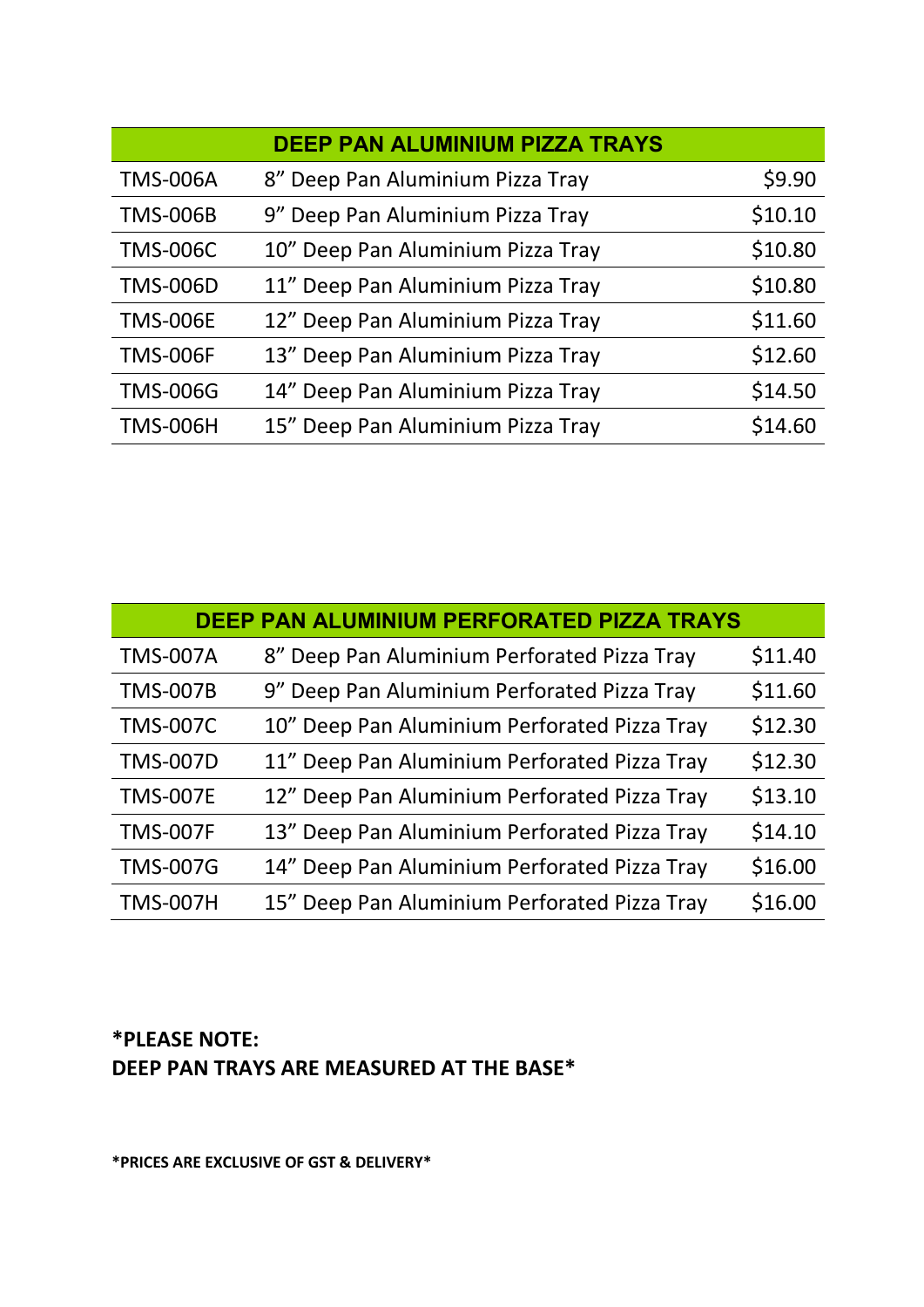|                 | <b>STANDARD BLACK STEEL PIZZA TRAYS</b> |         |
|-----------------|-----------------------------------------|---------|
| <b>TMS-008A</b> | 6" Black Steel Pizza Tray               | \$6.60  |
| <b>TMS-008B</b> | 7" Black Steel Pizza Tray               | \$6.80  |
| <b>TMS-008C</b> | 8" Black Steel Pizza Tray               | \$7.10  |
| <b>TMS-008D</b> | 9" Black Steel Pizza Tray               | \$7.90  |
| <b>TMS-008E</b> | 10" Black Steel Pizza Tray              | \$8.60  |
| <b>TMS-008F</b> | 11" Black Steel Pizza Tray              | \$8.90  |
| <b>TMS-008G</b> | 12" Black Steel Pizza Tray              | \$9.50  |
| <b>TMS-008H</b> | 13" Black Steel Pizza Tray              | \$9.90  |
| <b>TMS-008I</b> | 14" Black Steel Pizza Tray              | \$10.70 |
| <b>TMS-008J</b> | 15" Black Steel Pizza Tray              | \$11.10 |
| <b>TMS-008K</b> | 16" Black Steel Pizza Tray              | \$11.40 |
| <b>TMS-008L</b> | 18" Black Steel Pizza Tray              | \$13.50 |
| <b>TMS-008M</b> | 21" Black Steel Pizza Tray              | \$35.00 |
| <b>TMS-008N</b> | 22" Black Steel Pizza Tray              | \$35.00 |
| <b>TMS-008O</b> | 23" Black Steel Pizza Tray              | \$40.00 |
| <b>TMS-008P</b> | 24" Black Steel Pizza Tray              | \$45.00 |
| <b>TMS-008Q</b> | 30" Black Steel (MONSTER) Pizza Tray    | \$55.00 |

|                 | <b>STANDARD BLACK STEEL</b><br>PERFORATED PIZZA TRAYS |         |
|-----------------|-------------------------------------------------------|---------|
| <b>TMS-009A</b> | 6" Black Steel Perforated Pizza Tray                  | \$8.10  |
| <b>TMS-009B</b> | 7" Black Steel Perforated Pizza Tray                  | \$8.30  |
| <b>TMS-009C</b> | 8" Black Steel Perforated Pizza Tray                  | \$8.60  |
| <b>TMS-009D</b> | 9" Black Steel Perforated Pizza Tray                  | \$9.40  |
| <b>TMS-009E</b> | 10" Black Steel Perforated Pizza Tray                 | \$10.10 |
| <b>TMS-009F</b> | 11" Black Steel Perforated Pizza Tray                 | \$10.40 |
| <b>TMS-009G</b> | 12" Black Steel Perforated Pizza Tray                 | \$11.00 |
| <b>TMS-009H</b> | 13" Black Steel Perforated Pizza Tray                 | \$11.40 |
| <b>TMS-009I</b> | 14" Black Steel Perforated Pizza Tray                 | \$12.20 |
| <b>TMS-009J</b> | 15" Black Steel Perforated Pizza Tray                 | \$12.60 |
| <b>TMS-009K</b> | 16" Black Steel Perforated Pizza Tray                 | \$12.90 |
| TMS-009L        | 18" Black Steel Perforated Pizza Tray                 | \$15.00 |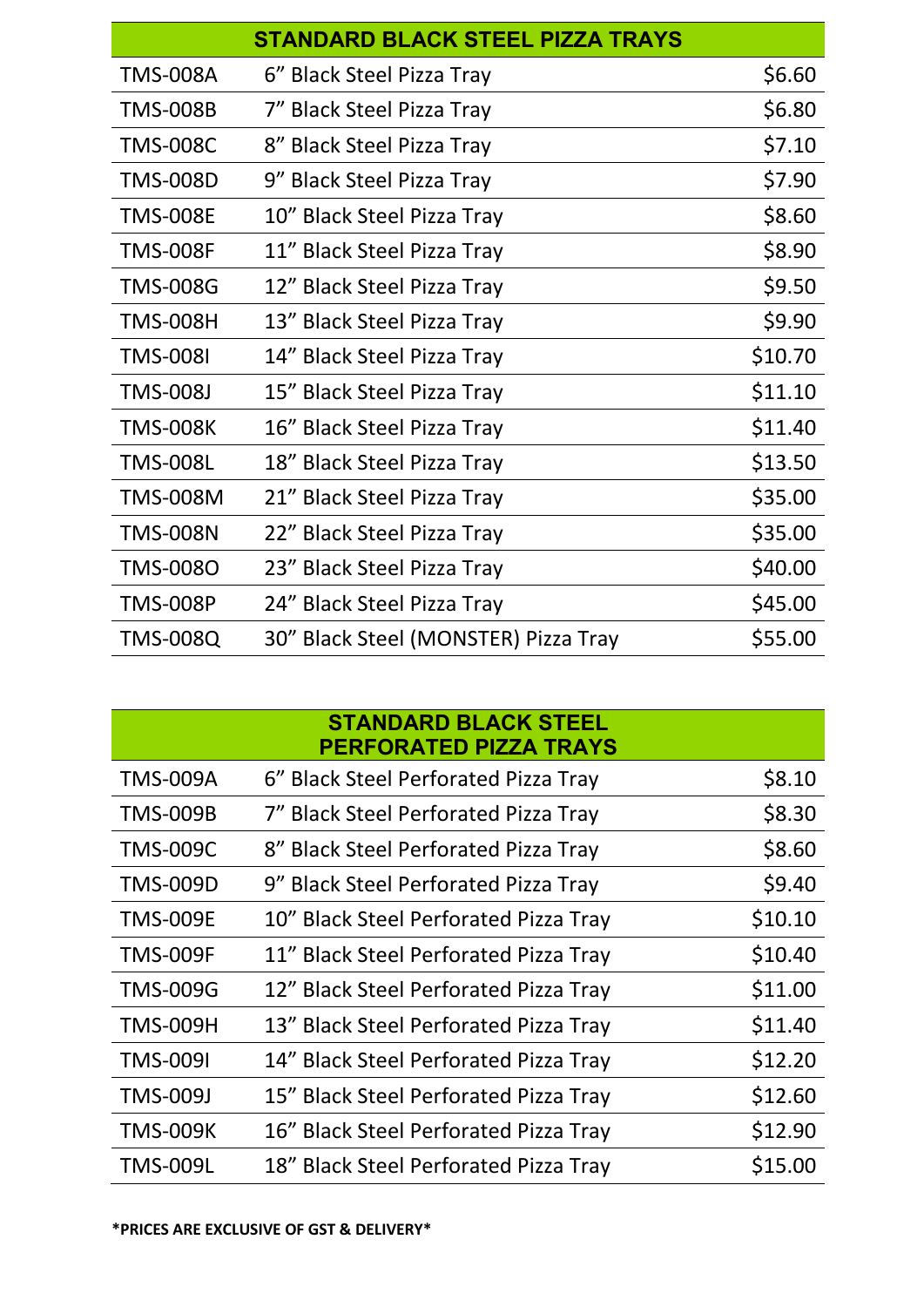|                 | <b>DEEP PAN BLACK STEEL</b><br><b>PIZZA TRAYS</b> |         |
|-----------------|---------------------------------------------------|---------|
| <b>TMS-010A</b> | 8" Deep Pan Black Steel Pizza Tray                | \$10.20 |
| <b>TMS-010B</b> | 9" Deep Pan Black Steel Pizza Tray                | \$10.60 |
| <b>TMS-010C</b> | 10" Deep Pan Black Steel Pizza Tray               | \$11.30 |
| <b>TMS-010D</b> | 11" Deep Pan Black Steel Pizza Tray               | \$11.90 |
| <b>TMS-010E</b> | 12" Deep Pan Black Steel Pizza Tray               | \$12.90 |
| <b>TMS-010F</b> | 13" Deep Pan Black Steel Pizza Tray               | \$13.30 |
| <b>TMS-010G</b> | 14" Deep Pan Black Steel Pizza Tray               | \$15.20 |
| <b>TMS-010H</b> | 15" Deep Pan Black Steel Pizza Tray               | \$17.90 |

|                 | <b>DEEP PAN BLACK STEEL</b><br><b>PERFORATED PIZZA TRAYS</b> |         |
|-----------------|--------------------------------------------------------------|---------|
| <b>TMS-011A</b> | 8" Deep Pan Black Steel Perforated Pizza Tray                | \$11.70 |
| <b>TMS-011B</b> | 9" Deep Pan Black Steel Perforated Pizza Tray                | \$12.10 |
| <b>TMS-011C</b> | 10" Deep Pan Black Steel Perforated Pizza Tray               | \$12.80 |
| <b>TMS-011D</b> | 11" Deep Pan Black Steel Perforated Pizza Tray               | \$13.40 |
| <b>TMS-011E</b> | 12" Deep Pan Black Steel Perforated Pizza Tray               | \$14.40 |
| <b>TMS-011F</b> | 13" Deep Pan Black Steel Perforated Pizza Tray               | \$14.80 |
| <b>TMS-011G</b> | 14" Deep Pan Black Steel Perforated Pizza Tray               | \$16.70 |
| <b>TMS-011H</b> | 15" Deep Pan Black Steel Perforated Pizza Tray               | \$19.40 |

**\*PLEASE NOTE: DEEP PAN BLACK STEEL PERFORATED TRAYS ARE NOT HELD IN STOCK – THESE ARE MADE TO ORDER\***

**\*PLEASE NOTE - DEEP PAN TRAYS ARE MEASURED AT THE BASE\***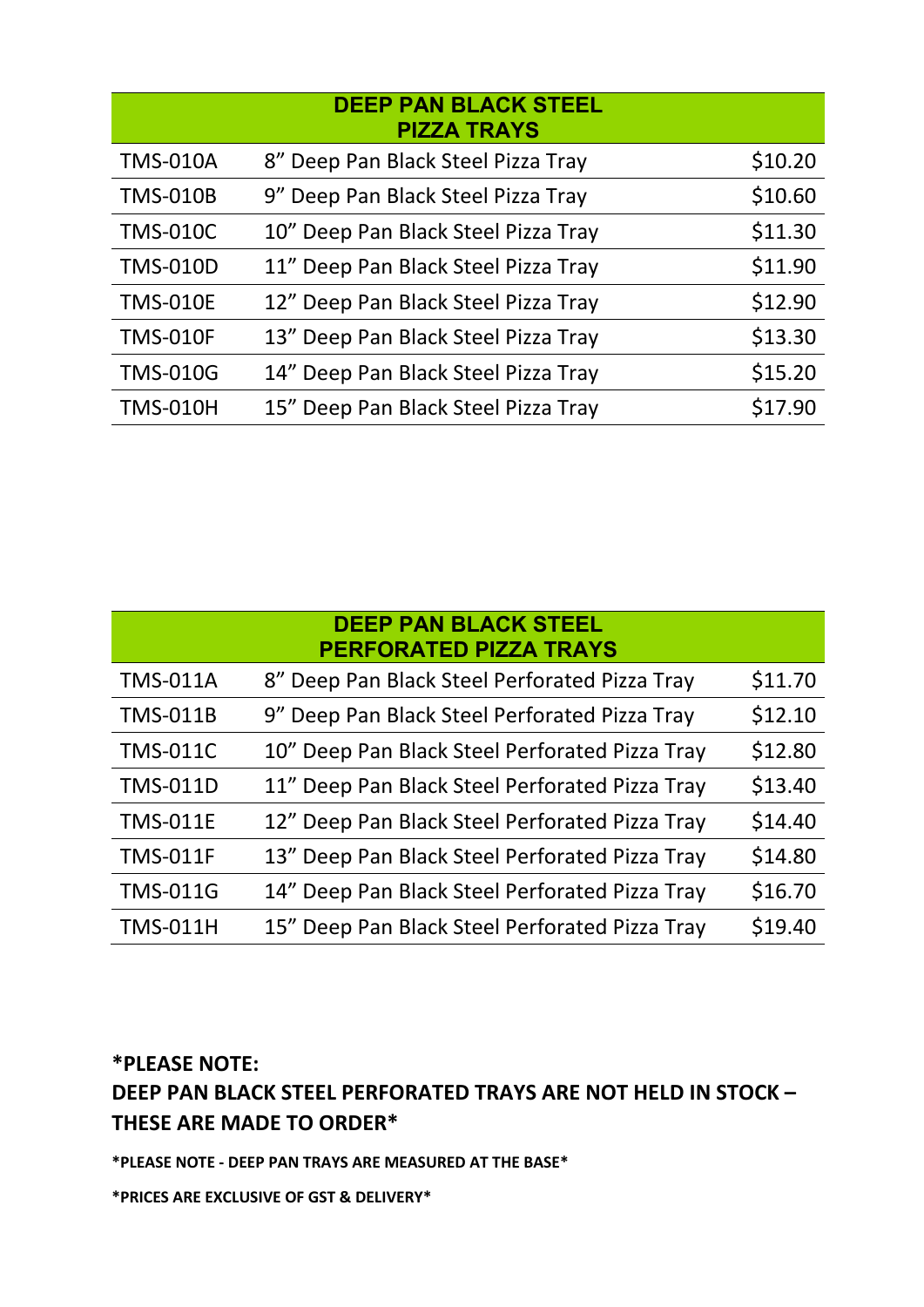|                 | <b>DEEP PAN STACKABLE</b><br><b>PIZZA TRAY LIDS</b> |        |
|-----------------|-----------------------------------------------------|--------|
| <b>TMS-012A</b> | 8" Deep Pan Stackable Pizza Tray Lid                | \$4.50 |
| <b>TMS-012B</b> | 9" Deep Pan Stackable Pizza Tray Lid                | \$5.00 |
| <b>TMS-012C</b> | 10" Deep Pan Stackable Pizza Tray Lid               | \$5.20 |
| <b>TMS-012D</b> | 11" Deep Pan Stackable Pizza Tray Lid               | \$5.60 |
| <b>TMS-012E</b> | 12" Deep Pan Stackable Pizza Tray Lid               | \$6.20 |
| <b>TMS-012F</b> | 13" Deep Pan Stackable Pizza Tray Lid               | \$6.70 |
| <b>TMS-012G</b> | 14" Deep Pan Stackable Pizza Tray Lid               | \$7.10 |
| <b>TMS-012H</b> | 15" Deep Pan Stackable Pizza Tray Lid               | \$7.60 |

| <b>STANDARD STACKABLE</b><br><b>PIZZA TRAY LIDS</b> |                             |         |
|-----------------------------------------------------|-----------------------------|---------|
| <b>TMS-013A</b>                                     | 9" Standard Pizza Tray Lid  | \$8.50  |
| <b>TMS-013B</b>                                     | 10" Standard Pizza Tray Lid | \$9.00  |
| <b>TMS-013C</b>                                     | 11" Standard Pizza Tray Lid | \$9.25  |
| <b>TMS-013D</b>                                     | 12" Standard Pizza Tray Lid | \$9.75  |
| <b>TMS-013E</b>                                     | 13" Standard Pizza Tray Lid | \$10.25 |
| <b>TMS-013F</b>                                     | 15" Standard Pizza Tray Lid | \$12.00 |

| PIZZA RACKS WITH CHROME PLATING,<br><b>COVERS AND MONSTER TRAYS</b> |                            |         |
|---------------------------------------------------------------------|----------------------------|---------|
| <b>TMS-014A</b>                                                     | 600mm 12 Shelf Pizza Rack  | \$67.00 |
| <b>TMS-014B</b>                                                     | 900mm 18 Shelf Pizza Rack  | \$73.00 |
| <b>TMS-014C</b>                                                     | 18 Shelf Pizza Rack Cover  | \$45.00 |
| <b>TMS-014D</b>                                                     | Monster Tray (63cm x 33cm) | \$50.00 |
| <b>TMS-014E</b>                                                     | Monster Lid (63cm x 33cm)  | \$30.00 |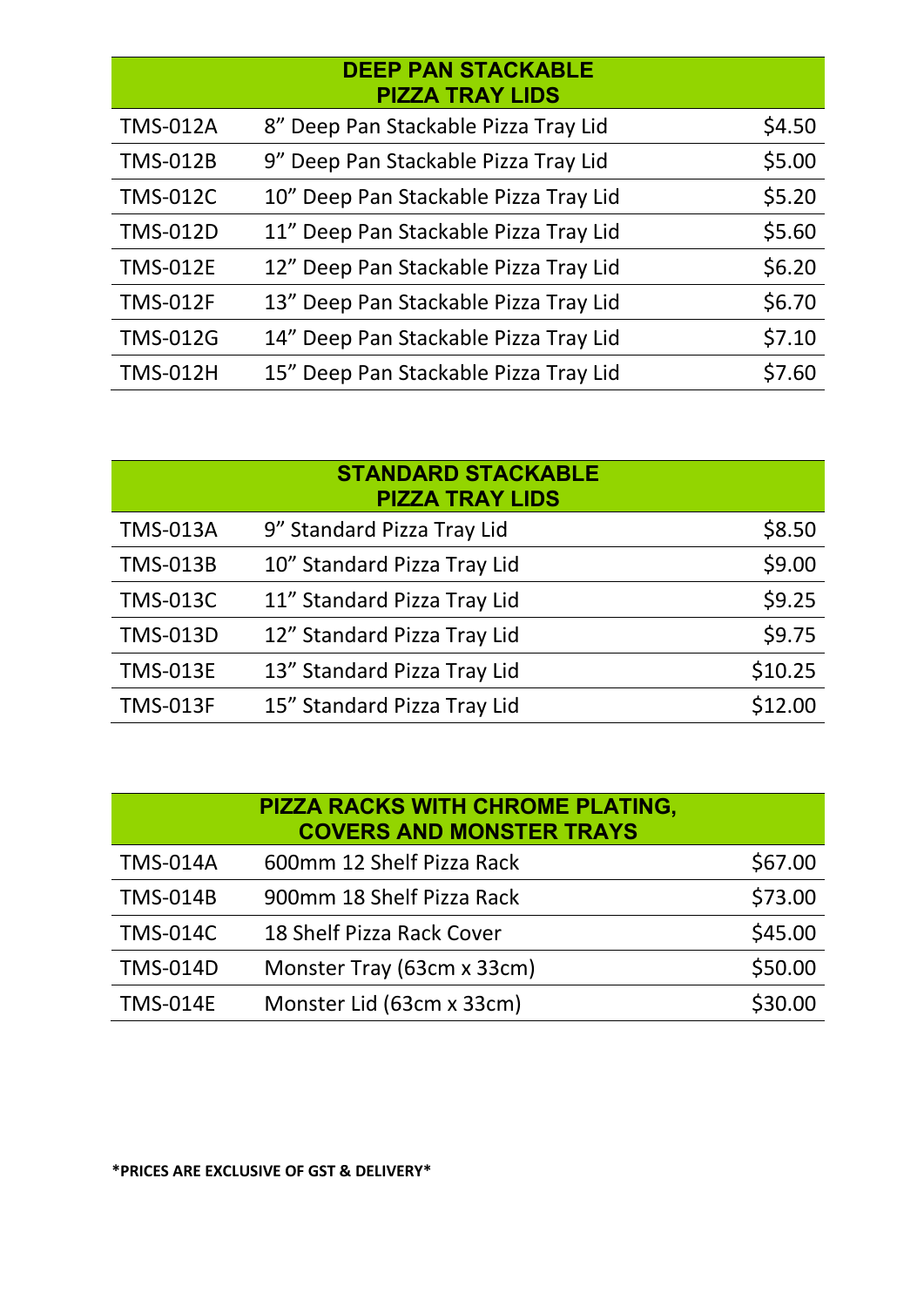|                 | <b>STANDARD SAUCING RINGS</b><br><b>FOR PIZZA TRAYS</b> |         |
|-----------------|---------------------------------------------------------|---------|
| <b>TMS-015A</b> | 6" Standard Saucing Ring for Pizza Tray                 | \$10.00 |
| <b>TMS-015B</b> | 7" Standard Saucing Ring for Pizza Tray                 | \$10.00 |
| <b>TMS-015C</b> | 8" Standard Saucing Ring for Pizza Tray                 | \$10.00 |
| <b>TMS-015D</b> | 9" Standard Saucing Ring for Pizza Tray                 | \$10.00 |
| <b>TMS-015E</b> | 10" Standard Saucing Ring for Pizza Tray                | \$11.00 |
| <b>TMS-015F</b> | 11" Standard Saucing Ring for Pizza Tray                | \$11.00 |
| <b>TMS-015G</b> | 12" Standard Saucing Ring for Pizza Tray                | \$11.00 |
| <b>TMS-015H</b> | 13" Standard Saucing Ring for Pizza Tray                | \$12.00 |
| <b>TMS-015I</b> | 14" Standard Saucing Ring for Pizza Tray                | \$13.00 |
| <b>TMS-015J</b> | 15" Standard Saucing Ring for Pizza Tray                | \$14.00 |
| <b>TMS-015K</b> | 16" Standard Saucing Ring for Pizza Tray                | \$16.00 |

| <b>DEEP PAN SAUCING RINGS</b><br><b>FOR PIZZA TRAYS</b> |                                          |         |
|---------------------------------------------------------|------------------------------------------|---------|
| <b>TMS-016A</b>                                         | 8" Deep Pan Saucing Ring for Pizza Tray  | \$10.00 |
| <b>TMS-016B</b>                                         | 9" Deep Pan Saucing Ring for Pizza Tray  | \$10.00 |
| <b>TMS-016C</b>                                         | 10" Deep Pan Saucing Ring for Pizza Tray | \$10.00 |
| <b>TMS-016D</b>                                         | 11" Deep Pan Saucing Ring for Pizza Tray | \$11.00 |
| <b>TMS-016E</b>                                         | 12" Deep Pan Saucing Ring for Pizza Tray | \$11.00 |
| <b>TMS-016F</b>                                         | 13" Deep Pan Saucing Ring for Pizza Tray | \$12.00 |
| <b>TMS-016G</b>                                         | 14" Deep Pan Saucing Ring for Pizza Tray | \$13.00 |
| <b>TMS-016H</b>                                         | 15" Deep Pan Saucing Ring for Pizza Tray | \$14.00 |